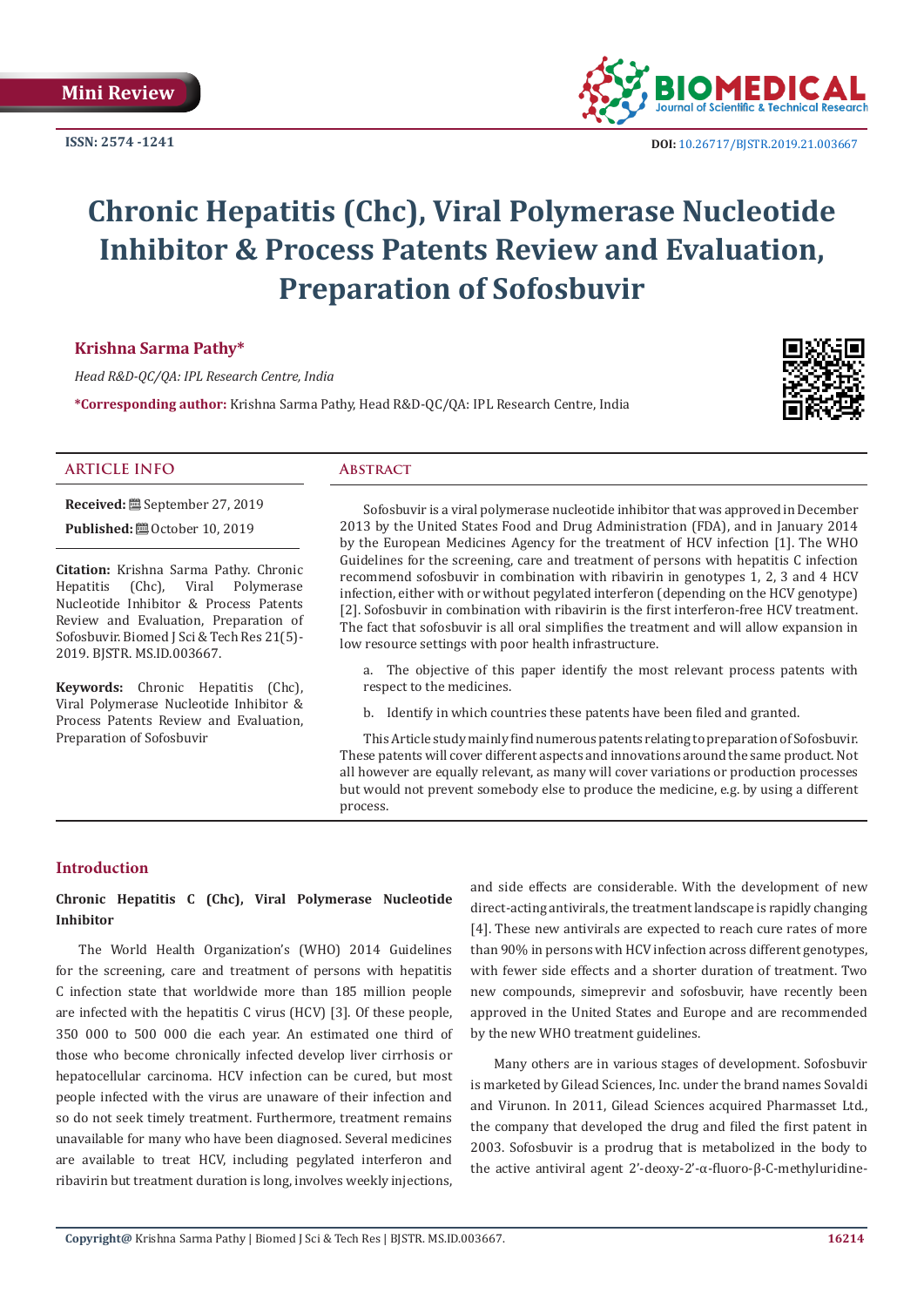5'-monophosphate, a nucleotide analogue inhibitor of the HCV polymerase, which is critical for viral RNA replication. Sofosbuvir was invented by Pharmasset Ltd and developed by Gilead Sciences [5] (hereby referred to as the 'Sponsor').

#### **Discussion**

Resolution WHA67.6 adopted by the Sixty-Seventh World Health Assembly, requested the Director-General "to work with national authorities, upon their request, to promote comprehensive, equitable access to prevention, diagnosis and treatment for viral hepatitis" and "to assist Member States to ensure equitable access to quality, effective, affordable and safe hepatitis B and HCV treatments and diagnostics, in particular in developing countries". Ensuring access to new treatments is a challenging task. In order for countries to identify ways of increasing access and affordability of new HCV medicines, they need clarity about patent status [6]. To assess whether a medicine is patent protected in a certain country requires expert knowledge and access to specialized databases that are not easily available [7]. The WHO Global strategy and plan of action on public health, innovation and intellectual property provides WHO with a mandate to support efforts to determine the patent status of health products (element 5.1c). Despite the possibility of filing patents under the World Intellectual Property Organization (WIPO) Patent Cooperation Treaty (PCT) in 148 jurisdictions, there is no such thing as a worldwide patent. Patents are granted individually under each jurisdiction, depending on the national patent law and the outcome of the examination process. National patents that relate to the same basic patent (i.e. the same invention) are called family members and together build a patent family.

#### **Chemical Name**

Systematic (IUPAC) name: Isopropyl (2S)-2-[[[(2R,3R,4R,5R)- 5-(2,4-dioxopyrimidin-1-yl)-4-fluoro-3-hydroxy-4-methyltetrahydrofuran-2-yl]methoxy-phenoxy-phosphoryl]amino]

propanoate. Sofosbuvir is a hepatitis C virus (HCV) nucleotide analog NS5B polymerase inhibitor indicated for the treatment of chronic hepatitis C (CHC) infection as a component of a combination antiviral treatment regimen. Sofosbuvir was approved by USFDA in 2013 and is marketed under the brand name Sovaldi®. It is indicated for the treatment for the treatment of chronic hepatitis C (CHC) infection as a component of a combination antiviral treatment regimen. Sovaldi®, efficacy has been established in subjects with HCV [8] genotype 1, 2, 3 or 4 infection, [3] including those with hepatocellular carcinoma meeting Milan criteria (awaiting liver transplantation) and those with HCV/HIV-1 coinfection. Sofosbuvir is marketed in a crystalline free base form. It is a white to off-white crystalline solid with the empirical formula  $C_{22}H_{29}F N_3 O_9 P$  and a molecular weight of 529.45 Daltons. It is highly soluble compound and possessing solubility of > 2 mg/mL across the pH range of 2-7.7 at 37 °C.

#### **Patent Evaluation**

As per the EMEA scientific discussion "Sofosbuvir is chiral molecule and possesses 6 stereogenic centers which are well controlled by the synthetic process and the specifications of raw materials. The absolute and relative configuration of these chiral centers was established by single crystal X-ray crystallography. Eight polymorphic forms of Sofosbuvir have been observed and the manufacturing process consistently produces Sofosbuvir as the most thermodynamically stable polymorphic form, containing a small amount of a metastable [5] form which were determined to be pharmaceutically equivalent as per ICH Q6A (decision tree #4). Other polymorphic forms are excluded by the manufacturing process and their absence is confirmed by DSC "Sofosbuviris specifically disclosed in US 7,964,580 [9] (Figure 1). This patent discloses a process for the preparation of Sofosbuvir by using the chloro as an activating group.



**Figure 1:** Sofosbuviris specifically disclosed in US 7,964,580.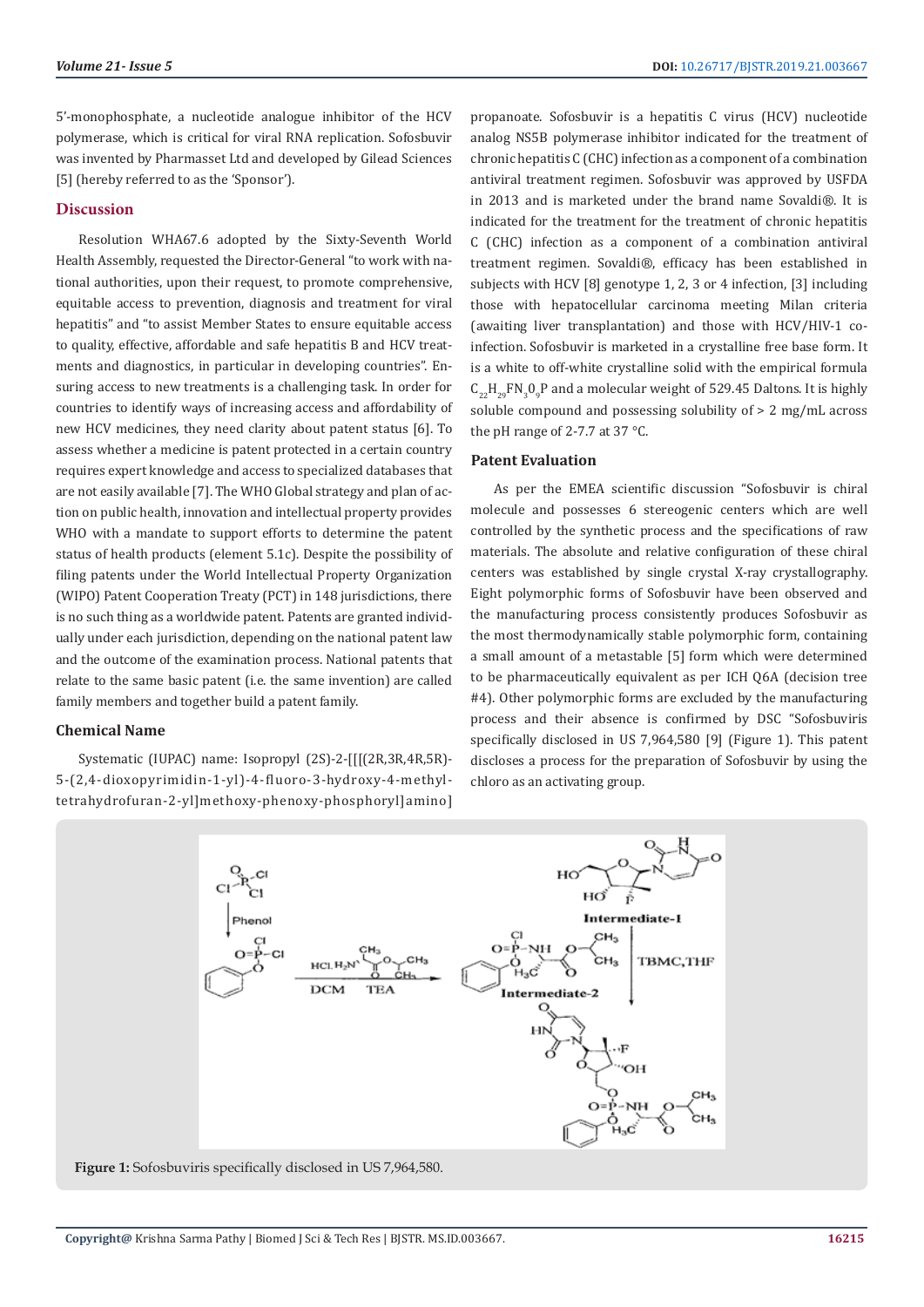This patent has not provided any insight about the impurity concern as well as disclosure of any purity and their levels in the final product. The process was found to be cumbersome and involves the formation of many impurities. Further, the use of intermediate- 2 in the synthesis of Sofosbuvir yields the final API in poor yield, which was about 20%. In view of this, it is necessary to develop a process resulting in the product, which is complying with the 1CH requirements of quality parameters besides industrially

viable process. Ross et al in US 8,735,569 [10] disclose a process for the preparation of Sofosbuvir by protecting the hydroxyl group with pentafluoro phenol. The process is as disclosed below: (Figure 2) The present inventors found that the overall yield appears to be only 35-40% to get the desired isomer. This patent has not disclosed any generalized impurities formed during the process development. This patent has also not disclosed the content of total impurities formed (Table 1).



**Figure 2.**

#### **Table 1.**

| International nonproprietary name | <b>Sponsor</b>                                        |
|-----------------------------------|-------------------------------------------------------|
| ABT-450                           | AbbVie Inc.                                           |
| daclatasvir                       | Bristol-Myers Squibb Company                          |
| dasabuvir                         | AbbVie Inc.                                           |
| ledipasvir                        | Gilead Sciences, Inc.                                 |
| ombitasvir                        | AbbVie Inc.                                           |
| simeprevir                        | Janssen Pharmaceutical Companies of Johnson & Johnson |
| sofosbuvir                        | Gilead Sciences Inc.                                  |

#### **WO2011123668A2**

Patent application WO2011123668A23 is a process patent with some claims referring to a compound in the form of a Markush structure The process comprises the preparation of sofosbuvir containing phosphorus. The process affords enantiomers or diastereomers of compounds having improved pharmacokinetic parameters relative to the active substance. Thus, claims are broad in nature and competitors may have to invent around this process. As per the WIPO ISR, several process-related claims cannot be considered novel. As per the available information The patent has not been granted yet, and is pending in Argentina, Australia, Canada, China, as well as China, Hong Kong SAR, the EAPO, the EPO, Japan, Republic of Korea, Singapore, and Thailand.

a. Legal status is not available for published applications in Colombia, Costa Rica, Mexico, Peru and Viet Nam.

There are no litigation or opposition procedures reported.

#### **WO2011123645A2**

Patent application WO2011123645A2 [11] is a process patent for the preparation of the active compound. The patent covers a crystalline structure of nucleoside phosphoramidates, a general structural formula (Markush structure) of nucleoside phosphramidates, and a process of preparation of the active compound. Nucleoside phosphoramidates are used for the treatment of HCV infection. As per the WIPO ISR, several claims related to crystalline structures cannot be considered novel.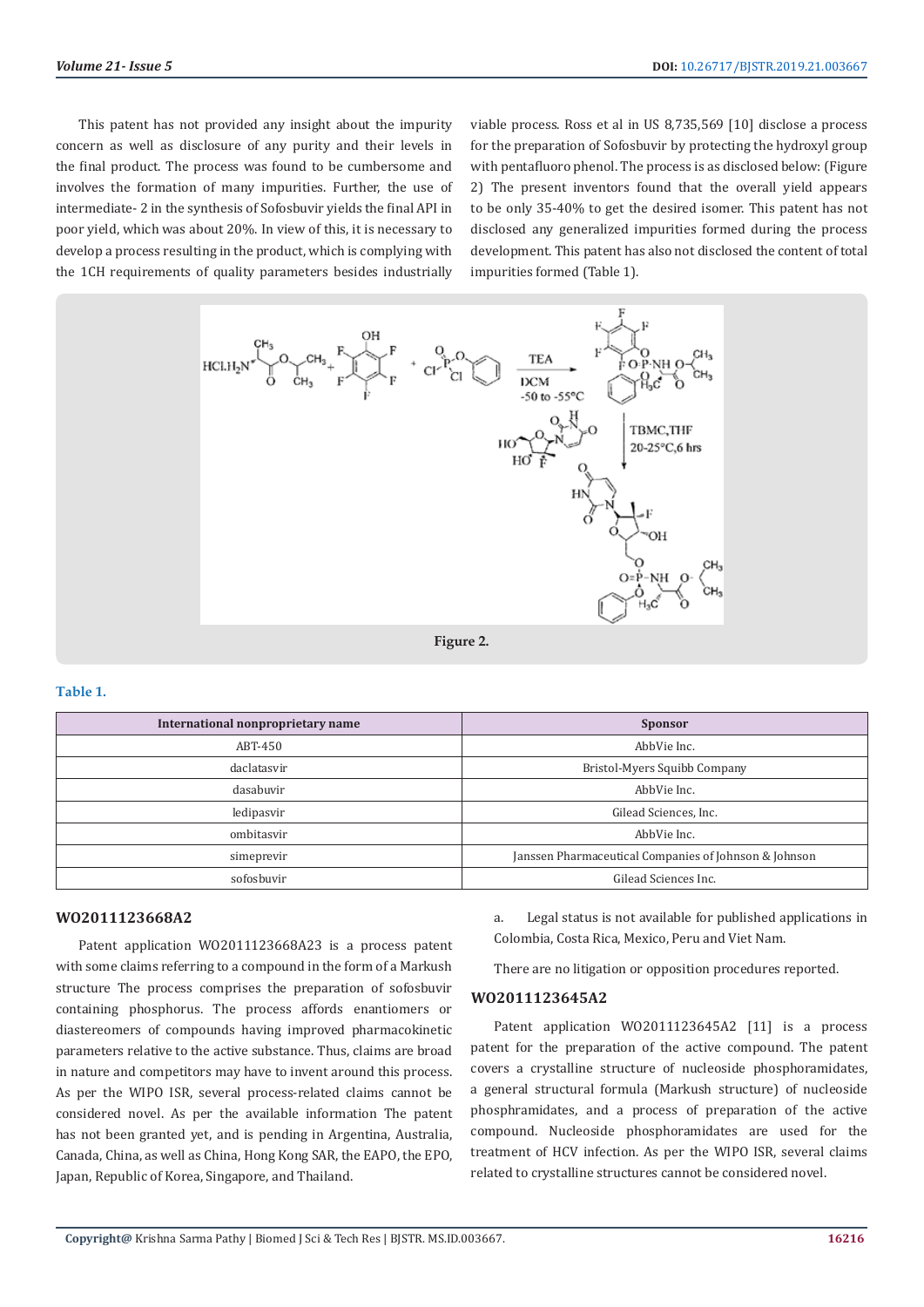As per the available information

a. The patent is pending in Argentina, Australia, Canada, China, as well as China, Hong Kong SAR, the EAPO, the EPO, Israel, Japan, Republic of Korea, Singapore, Thailand, and the United States.

b. Legal status is not available for published applications in Colombia, Costa Rica, Mexico, Peru, Uruguay and Viet Nam. There are no litigation or opposition procedures reported.

#### **WO2010135569A1**

The patent application WO2010135569A15 contains productby-process claims. A product- by-process claim is directed to a product that is defined by its process of preparation. This application claims diastereoisomeres of two specific nucleoside phosphoramidate prodrugs, their solvates, and polymorphic forms, as well as processes for their preparation and novel intermediates. As per the WIPO ISR, the application does not meet the requirement for unity of invention, i.e. it relates to not only one invention, but a group of closely related inventions. The subject matter of independent claim 1, 18-21 and dependent claims 2-6 of WO2010135569A1 is new as it shows novelty and involves inventive steps [12] (Figure 3).



#### **Prosecution at USPTO**

Four related United States patents are granted, US8563530B2, US8633309B2, US8642756B2, and US8629263B2. The US8563530B2 was allowed after the applicant amended the claims by clearly claiming nucleoside phosphoramidates and hydrate or solvate thereof in crystalline or crystal-like form. The US8633309B2 was allowed after applicant showed that Rp and Sp stereoisomers are more potent than the prior art. The US8642756B2 was allowed after the applicant amended the composition claims and limited the number of substituents in the basic structure. As per the available information

a. The patent has been granted in the United States.

b. The patent is pending at various patent offices including Argentina, Australia, Canada, China, as well as China, Hong Kong SAR, the EAPO, the EPO, Israel, Japan, New Zealand, Republic of Korea, Singapore and the United States.

c. Legal status is not available for published applications in Colombia and Mexico.

There are no litigation or opposition procedures reported.

As per the available information

a. The patent has not yet been granted, and is pending in Argentina, China, Hong Kong SAR, and the EPO.

b. Legal status is not available for published applications in Japan and Uruguay.

There are no litigation or opposition procedures reported.

#### **WO2012012465A1**

Patent application WO2012012465A16 is a process patent claiming methods for preparing diastereomerically pure phosphoramidate prodrugs (Markush structure). As per the WIPO ISR, all 36 claims meet the requirement of novelty and industrial applicability. However, claims 1-7 of the present application lack inventive steps.

As per the available information

a. The patent has been granted in South Africa.

b. Patents are pending in Australia, Canada, China, as well as China, Hong Kong SAR, the EPO, Israel, Singapore, Republic of Korea, Ukraine and the United States.

c. Legal status is not available for published applications in Colombia, Costa Rica, the EAPO, Japan, Mexico, Morocco, Peru, and Viet Nam.

There are no litigation or opposition procedures reported.

# **US8618076B2**

United States patent US8618076B2 covers a crystalline form of specific nucleoside phosphoramidate. The compound is useful for the treatment of HCV infection. The patent has been granted in the United States. The legal status for two related United States patent applications was not available. There are no litigation or opposition procedures reported [13].

## **Preparation of Sofosbuvir**

Magnesium tert-butoxide (8.6g, 0.050) was added to the solution of 2'-deoxy-2,-fluoro-2'- methyluridine(6.3g, 0.0243mol) in THF(126ml) at 25-30°C and maintained the reaction 30min at 25-30°C . Formula- VI derived from ethyl cyanoacetateoxime (10. Og) in THF (31.5ml) was added to the reaction mass drop wise over the period of 30min at 0-5°C, allowed to 25-30°c and maintained for overnight. Quenched the reaction mass with 2N HC1 solution (70.0mL) at 10-15°C, separated two layers and extracted aqueous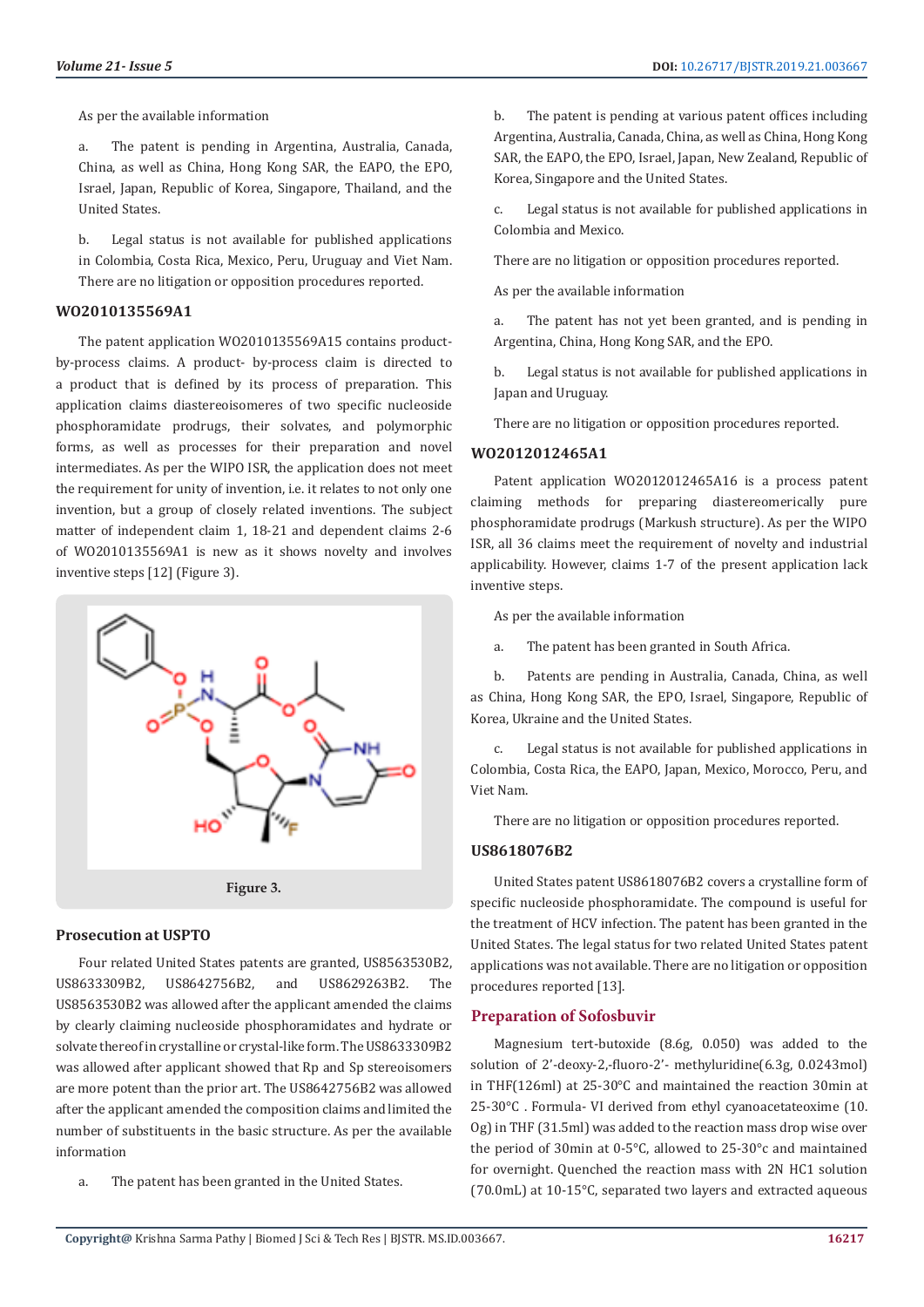layer with ethyl acetate (31.5mL) and THF layer was concentrated and dissolved the residue in ethyl acetate (252mL). Combined two ethyl acetate layers and washed with 5% sodium carbonate solution ,5% brine solution successively and dried over sodium sulphate and filtered and concentrated to give3.5g of crude product stage-II (Sofosbuvir). Crude product was purified with dichloromethane(37.8mL) and MTBE(18.9mL) stilted for 12h. Filtered the precipitated solid and dried to afford title product.

Yield: 0.6g

Chromatographic Purity (ByHPLC): >99.5 %

#### **Preparation of Sofosbuvir**

t-butyl magnesium chloride (75.0 ml, 1.7M in THF) was added drop wise to the solution of 2,-deoxy-2'-fluoro-2' methyluridine(15.8g) in THF(316.0ml) at 0-5°C over a period of 40- 45min under nitrogen atmosphere. Allowed reaction mass to 25-30°C and maintained for 30min at 25-30°C. Formula- VI derived from ethyl cyanoacetateoxime (25. Og) in THF (79.0ml) was added to the reaction mass drop wise over the period of 30min at 0-5°C, allowed to 25-30°c and maintained for overnight. Quenched the reaction mass with 2NHCL (158.0mL) by adjusting pH to2.5 at 10- 15°C, separated two layers and extracted aqueous layer with ethyl acetate (79.0mL) and THF layer was concentrated and dissolved the residue in ethyl acetate(632. OmL).

Combined two ethyl acetate layers and washed with brine solution(316.0mL) then added 5% sodium carbonate solution(316.0mL) at 10-15°C and agitated the reaction mixture for 10-15min at 20-25 °C repeated this operation as thrice of times, then separated two layers then adjusted pH of the organic layer to 6.5-7.0 by adding IN HCl(1.5mL) at 10-15°C, organic layers and washed the brine solution(316.0mL) as twice of times followed by activated charcoal(1.5g) treatment and filtered through celite bed .Filtrate was concentrated to obtainsofosbuvir. Yield: 14.0 g While the foregoing pages provide a detailed description of the preferred embodiments of the invention, it is to be understood that the summary, description and examples are illustrative only of the core of the invention and non-limiting. Furthermore, as many changes can be made to the invention without departing from the scope of the invention, it is intended that all material contained herein be interpreted as illustrative of the invention and not in a limiting sense.

# **Conclusion**

The search revealed patents filed with respect to sofosbuvir by the Sponsor as well as non- Sponsors.The sofosbuvir Sponsor patent collection comprises 21 different patents (patent families) with 279 family members published in 30 jurisdictions. The majority of these patent applications are still pending in the respective patent offices, 41 patents are granted. Sofosbuvir was a breakthrough new medication for the treatment of patients with chronic hepatitis C. Sofosbuvir has a number of ideal properties, including once daily dosing, no meal restrictions, few adverse effects, minimal drug-drug interactions, high genetic barrier to resistance, and relatively good safety and efficacy in patients with advanced liver disease. The use of sofosbuvir in combination with ribavirin was the first FDA-approved all oral therapy for hepatitis C. Of note, the activity against genotype 3 appears less than with genotype 2 and treatment of genotype 3 infection requires a longer all-oral course of treatment than with genotype 2. Sofosbuvir is primarily used now in fixed-dose combinations.

#### **References**

- 1. [Soriano V, Vispo E, De Mendoza C, Labarga P, Fernandez Montero JV, et al.](https://www.ncbi.nlm.nih.gov/pubmed/23621117) [\(2013\) Hepatitis C therapy with HCV NS5B polymerase inhibitors.](https://www.ncbi.nlm.nih.gov/pubmed/23621117) Expert [Opin Pharmacother14\(9\): 1161-1170.](https://www.ncbi.nlm.nih.gov/pubmed/23621117)
- 2. Statement on a Nonproprietary Name Adopted by the USAN Council.
- 3. (2013) Drug Interactions with Investigational Hepatitis C Nucleotide Inhibitors. Sofosbuvir.
- 4. (2013) An Open-Label Study of Sofosbuvir/Ledipasvir Fixed-Dose Combination in subjects with nosocomial genotype 1 HCV infection.
- 5. [Murakami E, Tolstykh T, Bao H, Niu C, Steuer HM, et al. \(2010\) Mechanism](https://www.ncbi.nlm.nih.gov/pubmed/20801890) [of activation of PSI-7851 and its diastereoisomer PSI-7977.](https://www.ncbi.nlm.nih.gov/pubmed/20801890) J Biol Chem [285\(45\): 34337 -34347.](https://www.ncbi.nlm.nih.gov/pubmed/20801890)
- 6. [Lam AM, Espiritu C, Bansal S, Micolochick Steuer HM, Niu C, et al. \(2012\)](https://www.ncbi.nlm.nih.gov/pubmed/22430955) [Genotype and subtype pro-ling of PSI-7977 as a nucleotide inhibitor of](https://www.ncbi.nlm.nih.gov/pubmed/22430955) hepatitis C virus. [Antimicrob Agents Chemother 56\(6\): 3359 -3368.](https://www.ncbi.nlm.nih.gov/pubmed/22430955)
- 7. Stepanova M, Nader F, Cure S, Bourhis F, Hunt S, et al. (2014) Patients' preferences and health utility assessment with SF-6D and EQ-5D in patients with chronic hepatitis C treated with sofosbuvir regimens. Aliment Pharmacol Ther 40(6): 676-685.
- 8. [Lawitz E, Mangia A, Wyles D, Rodriguez Torres M, Hassanein T, et al.](https://www.ncbi.nlm.nih.gov/pubmed/23607594) [\(2013\) Sofosbuvir for previously untreated chronic hepatitis C infection.](https://www.ncbi.nlm.nih.gov/pubmed/23607594) [N Engl J Med 368\(20\): 1878-1887.](https://www.ncbi.nlm.nih.gov/pubmed/23607594)
- 9. Patent US 7,964,580.
- 10. Patent US 8,735,569.
- 11. Patent [WO2011123668A2.](http://www.thomsoninnovation.com/tip-innovation/externalLink.do?data=RiStzcJ5873L16uJgFMlkdHCvZk5HVz9jyDHmG5O3oux76COAZHIjMNddLM7h8Qg6UHwjJvZKqhFQVzTJ6uKQrrtN4%2BbDocc212l%2FZ26u6Xhkvv2yn2QdGfU5INu7yK73UhR4OIDPpqg%2FuEJy2tdZ25JEH4BHfz9KAimPb9rXdjK14NMDzR6hHNpDsjKFytKFkpowfKxGGfNo8kMKOfl0x%2BDWNeImJEmxIvxOrgdzz1l9ArTZ%2BgReHEVoSFFPHi8I5E6isP%2FhTEraqrKLL7Ezg%3D%3D&code=fdc415c5b4194c0a88785343729ac673)
- 12. Patent [WO2012012465A1.](http://www.thomsoninnovation.com/tip-innovation/externalLink.do?data=RiStzcJ5873L16uJgFMlkdHCvZk5HVz9jyDHmG5O3oux76COAZHIjMNddLM7h8Qg6UHwjJvZKqhFQVzTJ6uKQrrtN4%2BbDocc212l%2FZ26u6XpGFxOPs0TPoTce2lYQr5kKxq8dKfbh5KYZC3vluMZ8TY1HfQTSOsqQ4qxRPkIisAXLRuJ9grYvQf%2Fxqt4KDlo1TiNeQVEtCaodyTFYsoxtX7slg8BdQ0edBaDm3Kp6vSztnRqLfkFkledoQ8okDWreHUg7Q%2BKz5%2FZZmxWckJpng%3D%3D&code=22eeaf299af99fdb3e9b33105855808a)
- 13. Patent [US8618076B2.](http://www.thomsoninnovation.com/tip-innovation/externalLink.do?data=RiStzcJ5873L16uJgFMlkdHCvZk5HVz9jyDHmG5O3oux76COAZHIjMNddLM7h8Qg6UHwjJvZKqhFQVzTJ6uKQrrtN4%2BbDocc212l%2FZ26u6VHFmlDL5hUM9MZvBpHgNU4bDrp6zL1uTI6wKRZv69KMQqVFSqr117Xtp2VnyhVT6i2LXqcHfgFi2BV7eu5ykEsUarLVILAvgFQIRx72hhdme2a0462wbOnYXyPKG9j9mBcIZ61KLh%2FU1sg9J2TmLXmf%2FaP8M7SMHp8nFG2%2FGh3Sw%3D%3D&code=6bd6c55a4d0f43bb2539688d02123639)